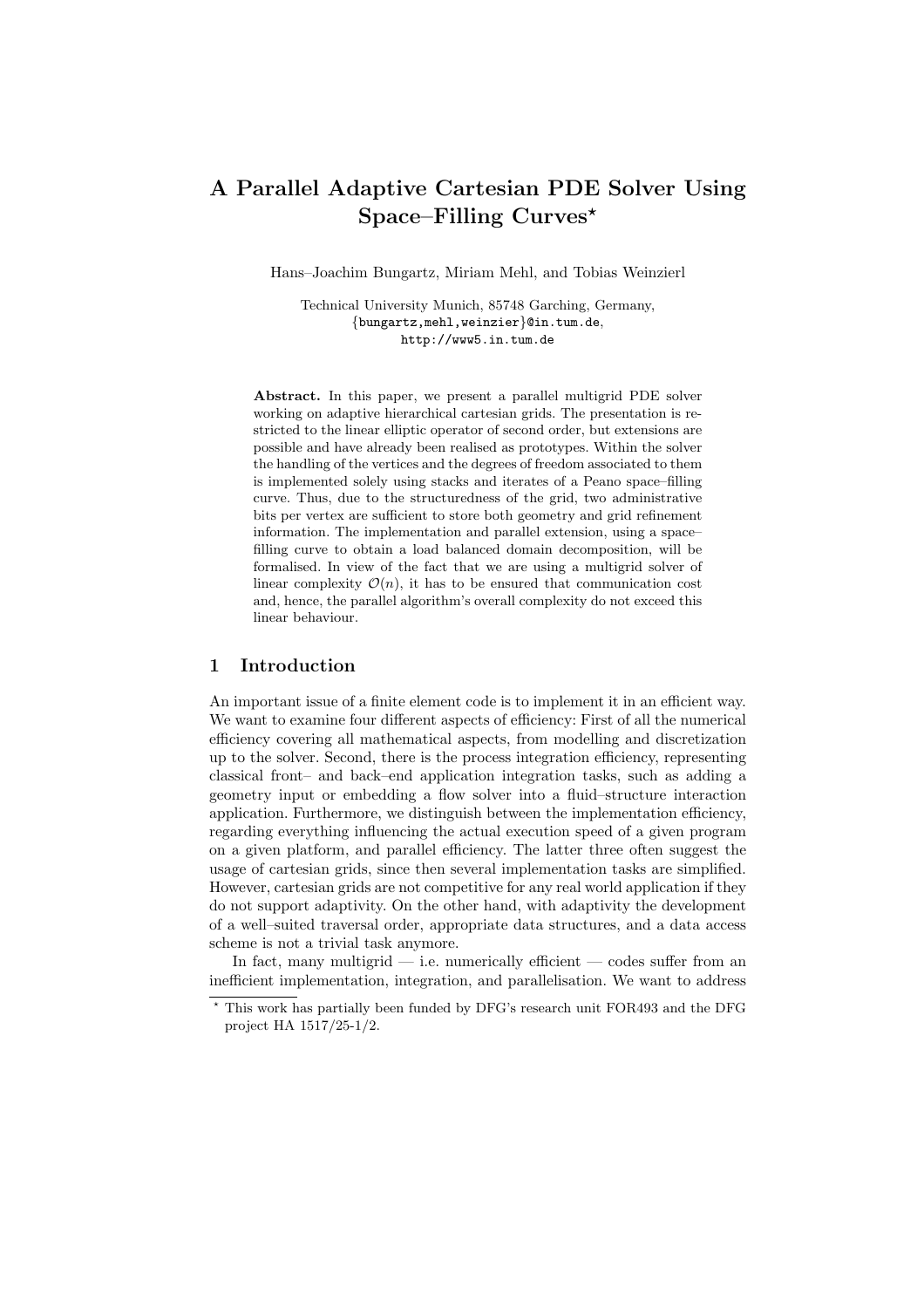this problem and, in the following, will derive a traversal and data management algorithm working on adaptive cartesian grids alike [7, 12]. This algorithm then is parallelised using a domain decomposition approach based on [6]. Although the results are presented for a three–dimensional Poisson problem on an a priori refined grid only, we are able to solve any  $d$ -dimensional problem that can be discretised by a  $3^d$ -point stencil. This is an important subtask of many more complex problems (the pressure Poisson part in the Navier–Stokes equations, e.g.) and starting point for the implementation of more difficult operators, such as the diffusion–convection operator or the diffusion operator for jumping material parameters.

The remainder is organised as follows: In Section 2, we introduce the adaptive cartesian grid our algorithm is based on. Section 3 is concerned with defining a traversal order (a linearisation) for the cells of this grid and exposing a vertex handling scheme, proving that two extra administrative bits per vertex are sufficient, both to store the complete grid structure including the geometry and to solve the equation system. Afterwards, in Section 4, we apply a hierarchical domain decomposition technique to end up with an algorithm whose communication data scales linearly with regard to the maximum number of vertices on the boundary of any partition. In Section 5, we present an upper bound for the corresponding constant, showing it is quasi–optimal. Finally, in Section 6, some numerical results for the Dirichlet Poisson problem are given, showing the efficiency with respect to both memory access and the parallelisation. Some final remarks in Section 7 conclude the discussion.

## 2 The Adaptive Grid

We create our grid using a hypercube  $[0, 1]^d$  and embed the computational domain into it. Then, the grid is refined in a recursive way, splitting up each cell into three parts along every coordinate axis. The depth of recursion and, hence, the resolution depends on both the boundary approximation and the numerical accuracy to be obtained. Following the notion of a spacetree (e.g. [1]) for a binary substructuring, we call these trees Peano spacetrees. A more formal definition as well as a reason for the division into three will be given later on.

On this grid, we use a nodal generating system [4] for the operator evaluation, that is a nodal basis on every grid level. Hereby the support of any shape function (hat), suitably scaled and dilated on a level k, shall be  $[0, \frac{2}{3^k}]^d$ . Consequently, a strictly element–wise assembly of the operators [1] is feasible, whereas within every geometric element only the element's vertices are needed. Since one degree of freedom is assigned to every vertex in this paper, the terms vertex and degree of freedom are used equivalently. Before implementing a solver on such a grid, one has to mention five important facts:

– If the values of an approximation are stored as hierarchical coefficients of the generating system  $\hat{u}$  on the vertices, the inverse hierarchical transform (mapping from the hierarchical representation into a nodal basis representa-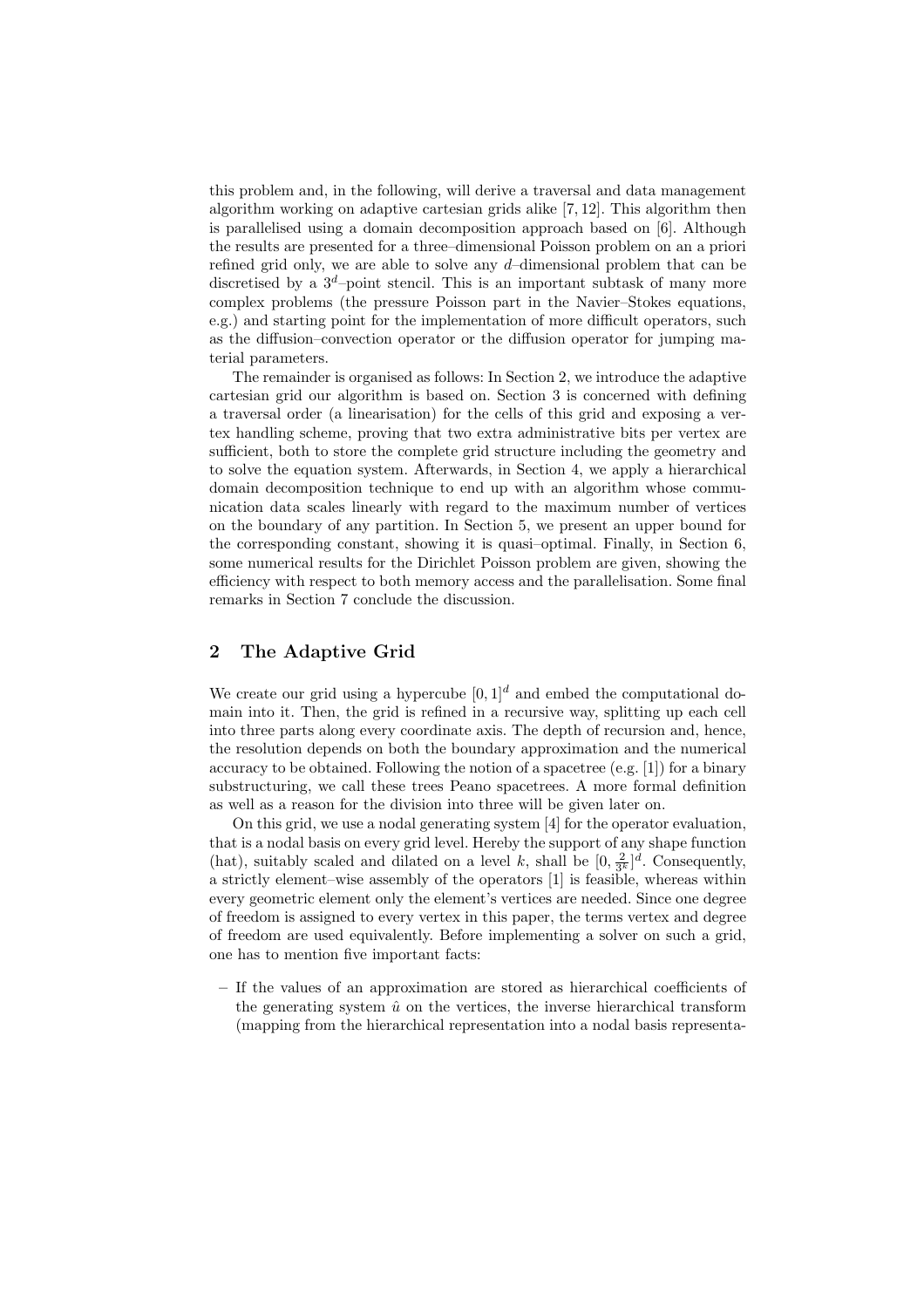

Fig. 1. An adaptive Peano grid and Peano spacetree of height three with corresponding cell order in two dimensions.

tion of the finest level)  $u = P\hat{u}$  can be done within one top–down traversal of the cell tree.

- If a value  $r$  is given on a vertex of the fine grid, the Galerkin hierarchical transform (mapping the other way round)  $\hat{r} = P^{T} r$  of this value may happen during one bottom–up traversal.
- If a matrix–vector operation  $Au = r$  with A generated by a  $3^{d-1}$  stencil is given on any grid level, the result can be computed element–wise. Thus, all elements of this level have to be traversed once. Furthermore, the result value can be stored within the vertices directly, such that an explicit setup of matrix A is not needed at any time.
- Because of the last issue, both a residual computation and a Jacobi update step on any level can be done traversing all geometric elements of this level only once:

$$
u_{level\ k}^{(n+1)} = u_{level\ k}^{(n)} + \omega\ diag^{-1}(A)\left(b - Au_{level\ k}^{(n)}\right). \tag{1}
$$

 $-$  Combining equation (1) with the top-down–bottom–up arguments given above, one is able to implement an additive multigrid scheme with additive smoother [4], doing one depth–first sweep on the cell tree per iteration:

$$
\hat{u}^{(n+1)} = \hat{u}^{(n)} + \omega \ diag^{-1} (P^T A P) P^T \left( b - A P \hat{u}^{(n)} \right)
$$
  
=:  $\hat{u}^{(n)} + \omega \ diag^{-1} (P^T A P) \hat{r}^{(n)}$ . (2)

A detailed description of the actual realisation of such a solver can be found in [7, 13]. In the following, we will focus on the development of a well–suited depth– first traversal of the grid, on the vertex management, and on the parallelisation. Thereby, regarding the operator evaluation, we focus on a strict element–wise evaluation scheme, where only the  $2^d$  vertices of the current element have to be available at any time. As a result, every vertex is used  $2<sup>d</sup>$  times per iteration.

#### 3 Grid Traversal Using a Peano Curve

Space–filling curves [15] are well known to simplify a lot of different tasks, due to their good locality properties  $(3, 5-8, 10, 12, 13]$  e.g.). Their recursive, selfsimilar definition implies a depth–first traversal of the corresponding cell tree and, therefore, an enumeration of the cells of all levels. We are using the Peano curve as illustrated in Figure 1.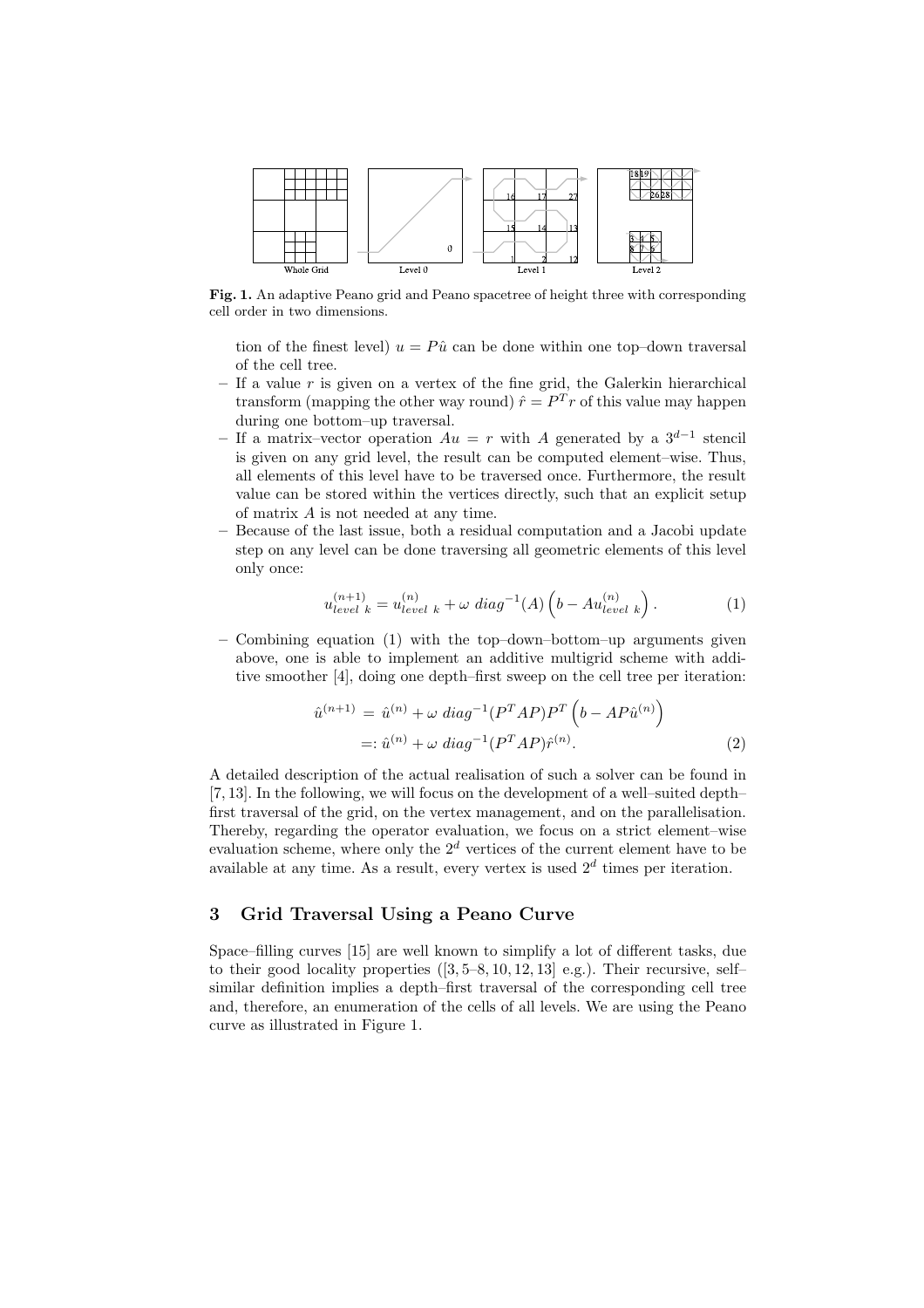A Peano spacetree is a tree corresponding to a d–dimensional adaptive cartesian grid, where each node has either 0 or  $3<sup>d</sup>$  children. There is an order on the tree nodes (i.e. the geometric elements / grid cells) defined top–down by the Peano space–filling curve. Note that, if one inverts the Peano curve on the root level, the order on the child nodes on every level also is inverted. The resulting tree is again a Peano spacetree, which means this set of trees is closed under the invert–traverse operation.

Now, as a result of choosing this hierarchical grid and the Peano traverse, we have to provide a data structure such that the traversal algorithm is able to access the elements' vertices within every node for element–wise operator evaluation. This is not a new problem, e.g. [5] uses a hash function derived from the space–filling curve to access the vertices and shows some nice properties of such a scheme with respect to parallelisation and load balancing. We chose a different approach, exploiting the properties of the curve as well. Here, this idea is explained for the two–dimensional case. The recursive extension to arbitrary dimensionality is very technical, but is based on exactly the same ideas [7, 9]. Where necessary, the basic construction ideas for  $d > 2$  are presented:

First of all, one can observe that every continuous traverse splits up all vertices of the grid into left and right ones (in terms of their position with respect to the Peano traverse). This is formalised by a left–right classifier function

$$
c_{LR_2}: vertices \mapsto \{L, R\} = \{0, 1\} \quad \text{in } \mathbb{R}^2. \tag{3}
$$

Given a  $d \geq 2$  there are  $d-1$  mappings of both the vertices and the space–filling curve onto the planes  $(x_1, x_2), (x_1, x_3), \ldots$  For the Peano curve, the projection property holds [15], i.e. every projection onto the subplanes given before is a Peano curve again (see Figure 2). Thus, on each plane one can evaluate  $c_{LR_2}$ and combine the  $d-1$  classifiers resulting in a  $d-1$ –dimensional left–right classifier function

$$
c_{LR}: vertices \mapsto \{0,1\}^{d-1}.
$$
 (4)



Fig. 2. On the left–hand side one can see the projection property, i.e. the projections of the Peano curve are again Peano curves. In the middle the alternating edge colouration is illustrated (even/odd indicated by dotted/solid), whereas on the right–hand side one can observe the palindrom / stack property (fat arrows). To some vertices their classifier value c is added.

The second idea is to have a look at the chronology a vertex is needed on a two–dimensional grid: If a "left" vertex is needed before another "left" vertex,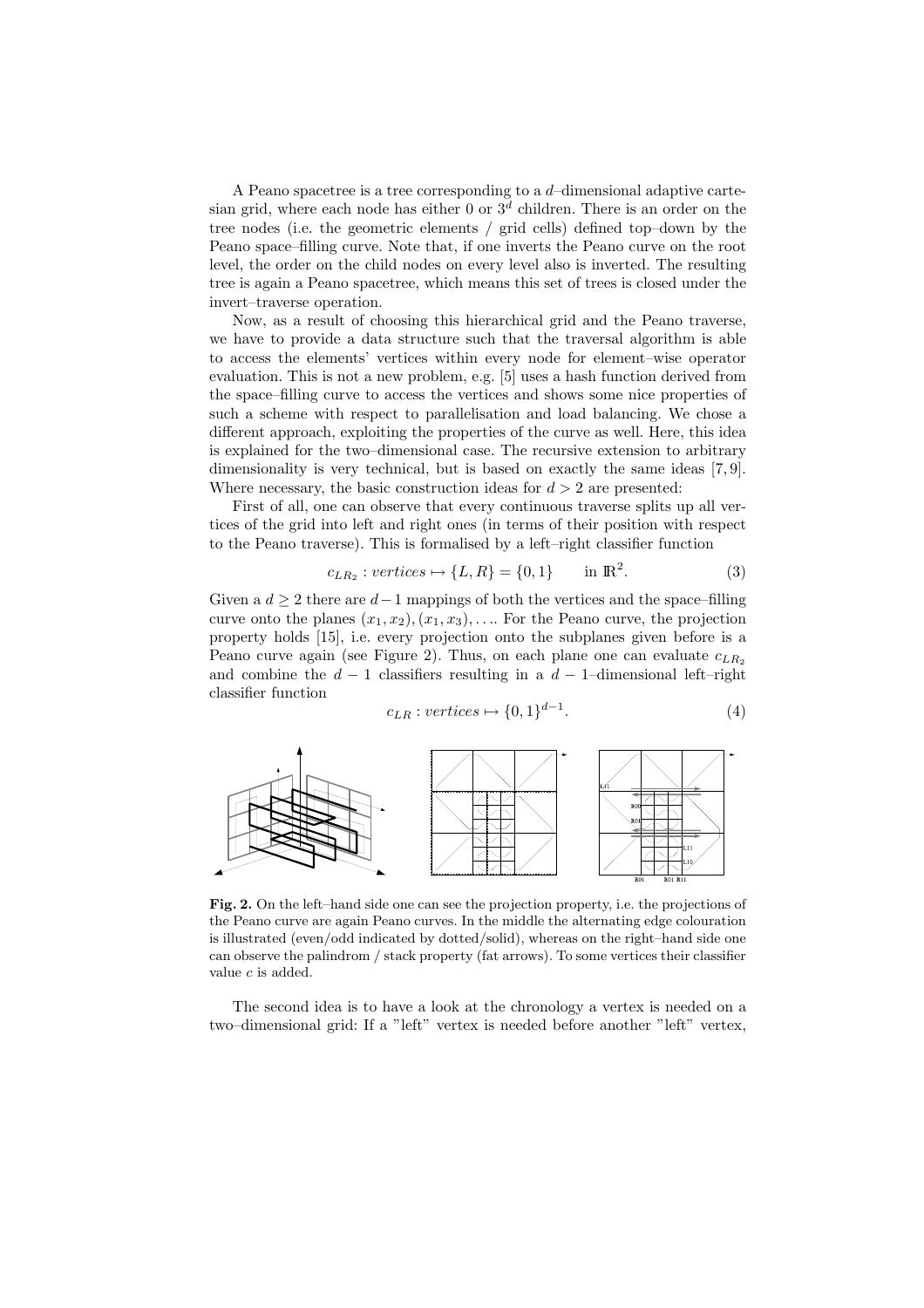the next time, the vertex is needed for operator evaluation, it is the other way round. Figure 2 shows this fact using grey arrows. Our idea is to use stacks, since they meet the resulting requirements: put a record (vertex) on the top of a stack after using it the first time, and pop a record from the stack when it is needed the second time. In addition to the left and right stack, one has to add a third idea, the stack colouring, within a hierarchical grid as pointed out first by [6], to avoid access conflicts due to the top–down bottom–up steps of the traverse in the generating system since there might be more than one degree of freedom per vertex.

So, the third idea is to colour the edges of a two–dimensional grid alternating along every axis in an even–odd manner. For example the left and the bottom edge of the root element are coloured. On any refinement level first of all the colours of the edges of the parent element are inherited, then the other edges are coloured again alternating (see Figure 2). Since every vertex is element of two edges, we get an additional qualifier

$$
c_{col}: vertices \mapsto \{0, 1\}^2 \qquad in \, \mathbb{R}^2 \tag{5}
$$

defining the colour of a vertex. Combining (4) and (5), we end up with a classifier function

$$
c: vertices \mapsto \{0,1\}^3 \qquad c = c_{LR} \circ c_{col} \qquad \text{in } \mathbb{R}^2 \tag{6}
$$

for every vertex.

**Lemma 1.** For  $d = 2$  one is able to implement the whole vertex handling using  $2^3 + 2$  stacks only.

Assume there is a vertex stream, the vertices being ordered according to the very first vertex access. The first time a vertex  $v$  is required, it is read from the input stream. After the first usage, the vertex is stored on a stack  $c(v)$ . Next time it is needed for element–wise evaluation, it lays on top of stack  $c(v)$ . After the fourth usage, it is written to an output stream. As soon as one iteration is done, you can invert the Peano spacetree traversal order and switch input and output stream using them as stacks. For  $d > 2$  this access scheme is extended in a recursive way regarding the axes, and the whole vertex handling can be done using  $2^{2d-1} + 2$  stacks [9].

Implementing this algorithm, every vertex is augmented by two administrative bits: The first bit describes whether the vertex is inside or outside the domain. On the second bit we define an or–refinement semantic: An element is refined, if at least the refinement bit of one of the  $2<sup>d</sup>$  element's vertices is set. Thus, if  $n'$  is the number of vertices of the Peano spacetree, only  $2n'$  bits are required for both the geometry and the grid description. During depth–first traversal, the whole traversal order can be reconstructed, evaluating the bits of the vertices of the current element and the current traversal state.

Using stacks is the first key for the high cache efficiency reported in [7,9], since for them the data access is highly local (no jumps within the memory), which is often named spatial locality. Using the Peano curve, the spatial locality [11] of the traverse results in very small temporary stacks and, therefore, good temporal locality of the stack access, which is the second key.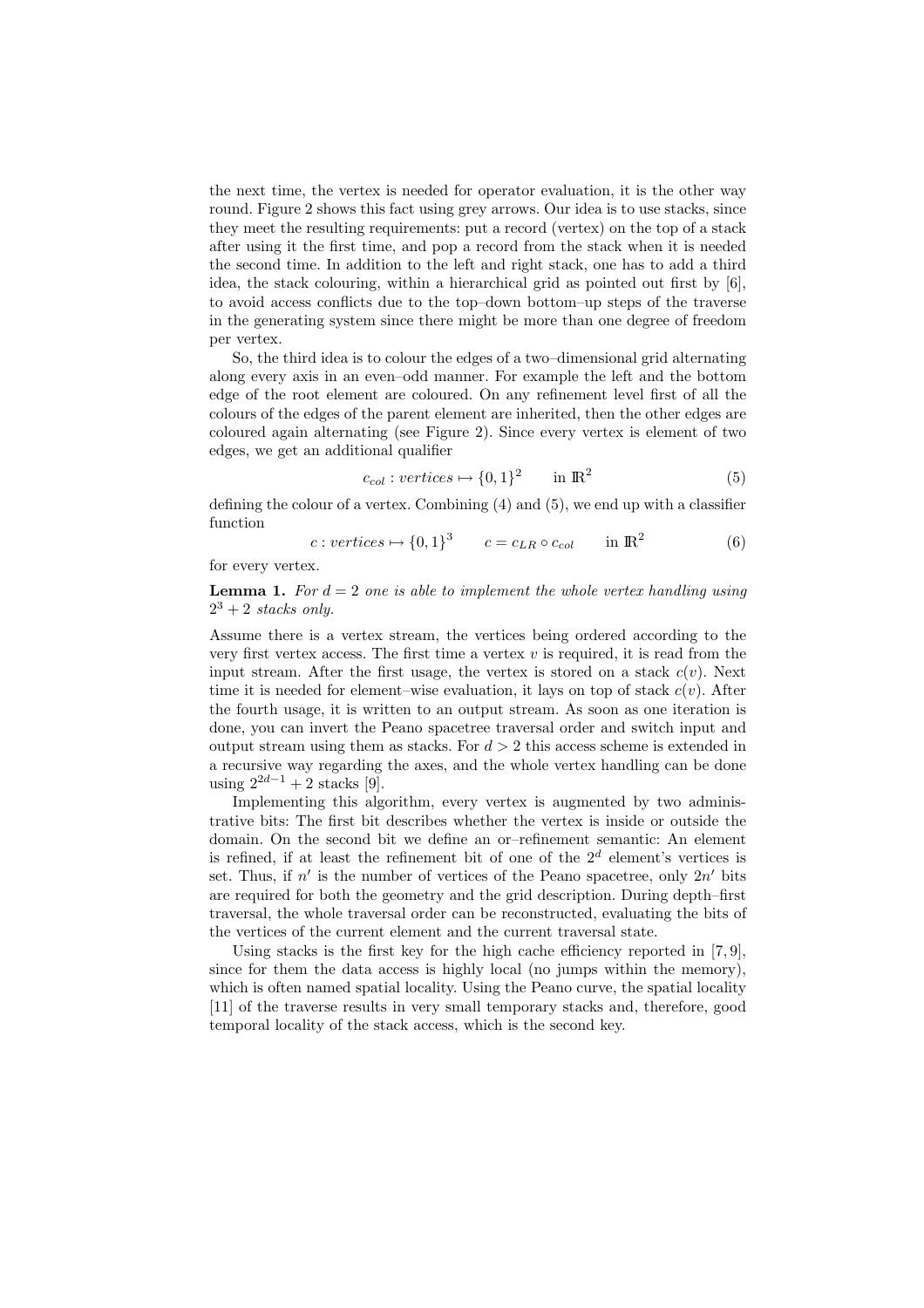### 4 Domain Decomposition

Space–filling curves are well known within the parallel community for their good load–balancing and good spatial locality properties, i.e. ratio of surface divided by partition volume. For the Peano spacetree, we define a tree partition, based on an existing fine–grid domain decomposition, in a bottom-up manner.

We assume that we have a Peano domain decomposition of a fine grid into disjoint partitions. A Peano spacetree partition is a Peano spacetree minimal with respect to the number of tree nodes. Within this tree, all nodes of the given fine–grid partition as well as their fathers are contained and are called active. All vertices adjacent to the active elements are called active, too. Besides the active elements, the Peano spacetree partition contains all elements of the global tree, which are adjacent to the active vertices. The additional elements are called passive. As a result, every vertex a degree of freedom is assigned has again  $2^d$ adjacent geometric elements within each spacetree partition it is contained.



Fig. 3. The left–hand side shows a domain decomposition into two hierarchical partitions. The grey cells are held on a processor, but not evaluated since they do not belong to the processor (passive elements). The example on the right–hand side just gives an idea how a three–dimensional partitioning might look like.

Figure 3 shows two Peano spacetree partitions belonging together: Only the sets of active fine–grid elements are disjoint. For coarse grid elements this may not hold. Now, every processor has to traverse its Peano spacetree partition, whereas on the passive elements no calculation is done. In our additive multigrid algorithm, the restriction part of equation (2) is done on every processor autonomously without any master process. As we added the passive elements to the partition, the vertex management does not have to be modified and all the vertices, even those for which the process computed only a part of the residual, are transferred to the output stack:

$$
\hat{r}^{(n)} = P^T(b - AP\hat{u}^{(n)})
$$
  
= 
$$
\underbrace{P^T(b_{p0} - (AP\hat{u}^{(n)})_{p0})}_{\text{processor 0}} + \underbrace{P^T(b_{p1} - (AP\hat{u}^{(n)})_{p1})}_{\text{processor 1}} + ...
$$
 (7)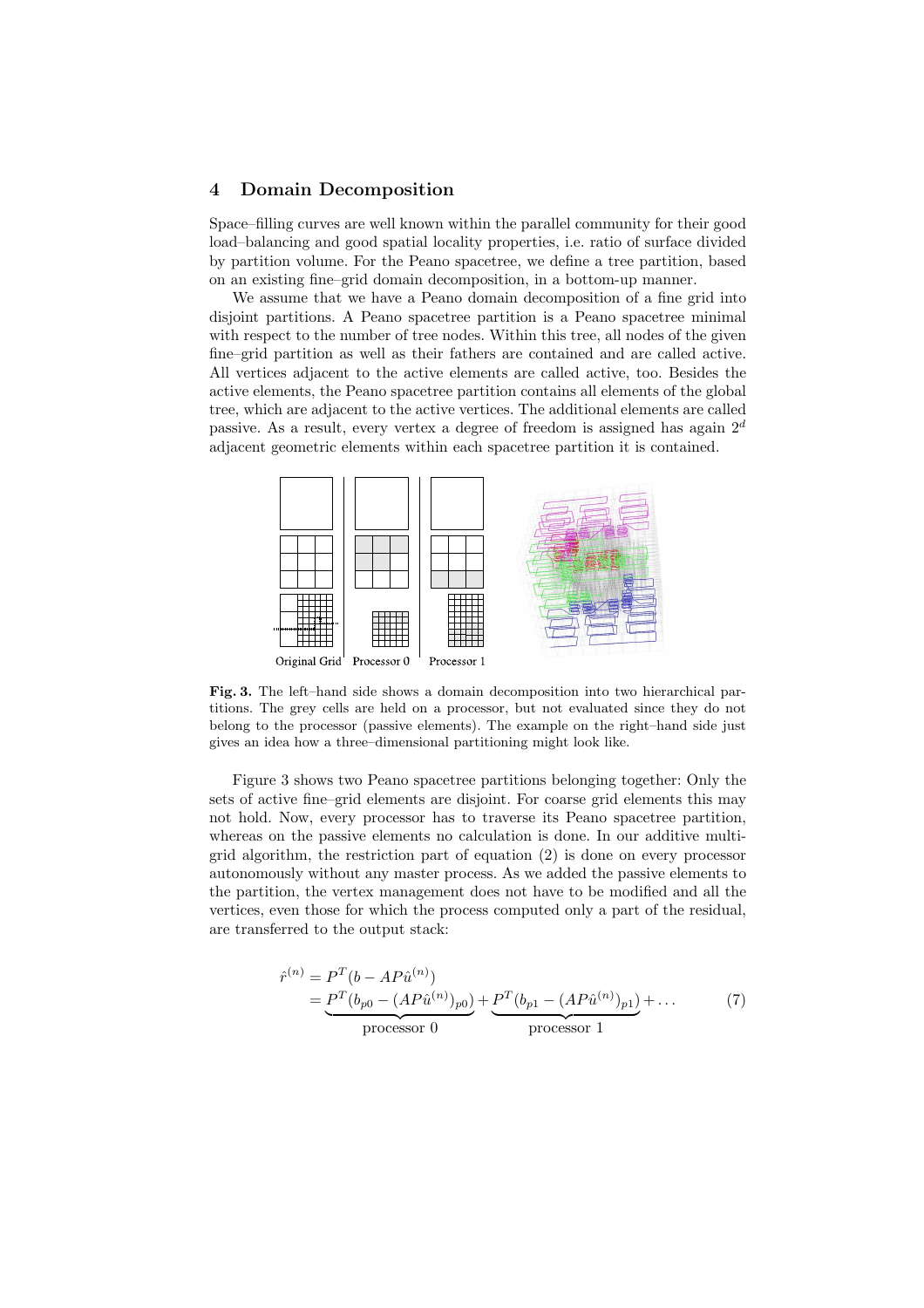When implementing the algorithm, we split up the output stream into two streams, one holding only vertices other processors are interested in. Either of them contains a subset of the global vertex stream that would correspond to a single processor run, and the global order of the vertices is preserved on all the output streams. Every vertex, with at least two processors interested in, has got a set of processors needing its residual contribution. This contribution might be sent to the other processors immediately, before the vertex is stored on the output stack, resulting in an asynchronous communication scheme. It is shown in [12] how to compute the set of interested computers on the fly. Furthermore, it is a good idea to buffer the elementary messages, depending on the hardware used.

After one iteration, all the residual contributions received and the own data, stored on one output stream, have to be merged. Since the order on the vertices is preserved, this can be done in  $\mathcal{O}(s)$ , where s is the number of vertices that had to be sent. Furthermore, this does not have to be done within a dedicated merge phase, but can be done during the next top–down traversal.

## 5 Efficiency of the Parallel Algorithm

Prior sections have shown how to implement an algorithm, linear in the number of unknowns  $n$ , in a (technically) efficient way on a parallel machine with  $p$ nodes without any major intrinsic serial part. According to [5], the performance of our algorithm, where the results have to be synchronised after every iteration, solely depends on the amount of data  $s'_{k}$  to be sent by a node  $k$ , such that the computational time per iteration is given by

$$
t(n,p) = C_{solver} \frac{n}{p} + C_{startup} + C_{comm} \max_{k} \{s'_{k}\},
$$
\n(8)

if one is not able to do the communication in an asynchronous way. The algorithm becomes quasi–optimal [5] for

$$
\max_{k} \{s'_{k}\} \le C \left(\frac{n}{p}\right)^{1-1/d}, \qquad C \ge \sqrt[d]{\frac{2d^{d-1}\pi^{d/2}}{\Gamma(d/2)}},\tag{9}
$$

reflecting the continuous Hölder continuity with parameter  $\frac{1}{d}$  of a continuous space–filling curve [5, 15].

In our case, the amount of data depends on the tree's height and the surface s of the fine–grid partition. There is a lot of published work on the interfaces of space–filling curves' partitions (e.g. [3, 8]). Since most of this work deals with Hilbert and Lebesgue curves only, the proofs given there have to be transfered into the Peano curve case and have to be augmented by the tree issue.

In the following, we examine regular refined grids with  $n \in (3^d)^{\mathbb{N}}$  geometric elements using p processors. The workload (number of geometric elements) is distributed equally among them.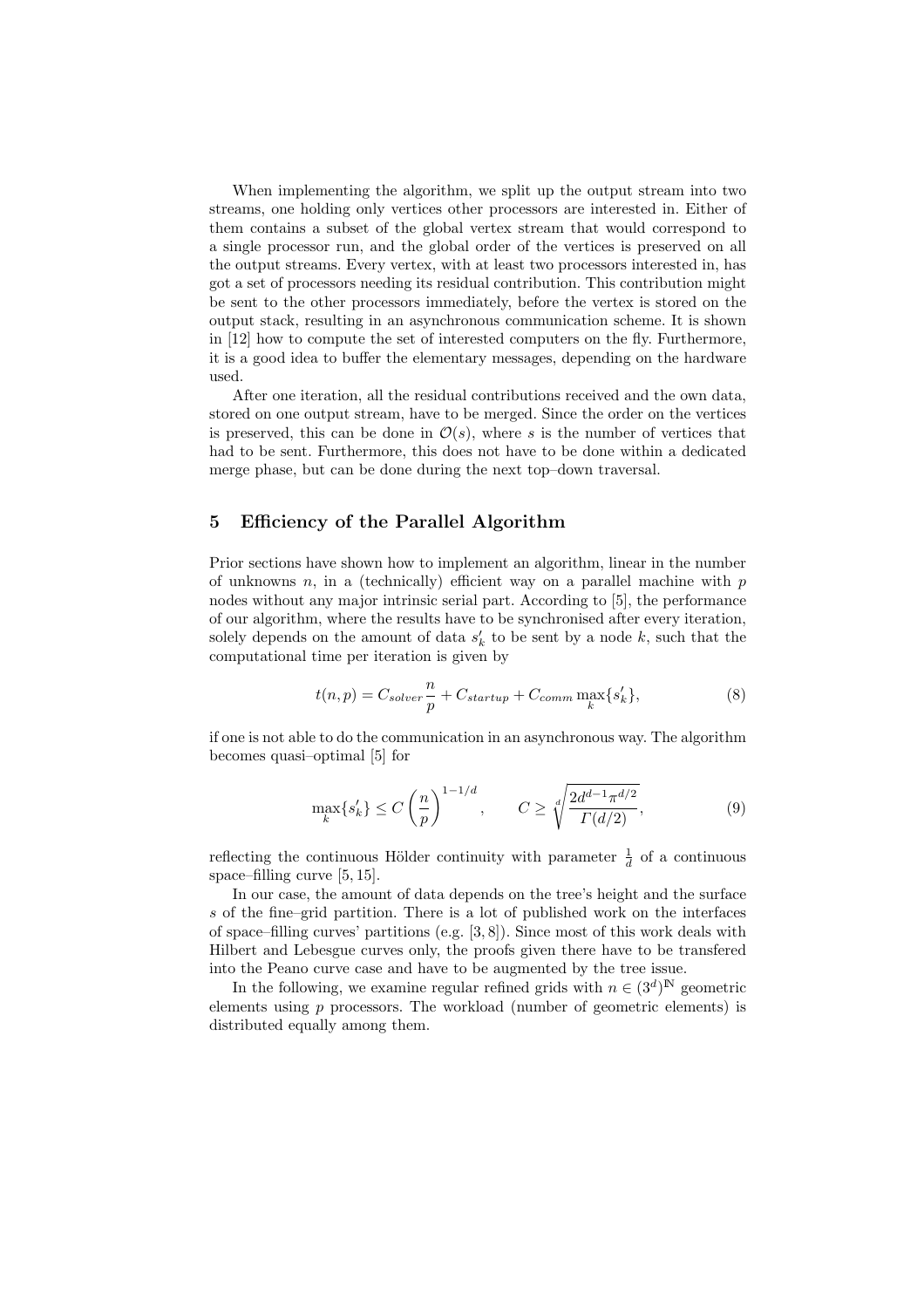

Fig. 4. Construction of a trivial upper bound of the surface of a partition induced by the Peano space–filling curve (grey), and the star shaped domain used in Section 6.

**Lemma 2.** The number of boundary vertices  $-$  vertices adjacent to passive geometric elements  $-$  on the fine grid of any partition is bounded by

$$
s' \le \frac{4d}{1 - 3^{1 - d}} 3^{d - 1} \left(\frac{n}{p}\right)^{1 - 1/d}.\tag{10}
$$

*Proof.* The proof follows the argumentation of  $[8]$ : Let M be the maximal tree depth, and m be the maximal tree level one would be able to embed the  $\frac{n}{p}$  cells of the partition into one geometric element. On level  $m$ , the partition is contained in at most two elements, such that the bounding box of the two neighbouring geometric elements  $s_m$  is an upper bound for the continuous surface, if the domain was represented in the level's resolution (compare to Figure 4). On the finer levels  $k > m$ , there might be at most two appendices (cells containing not only active subcells), since the space–filling curve used is compact and continuous (therefore, all the children of a node are visited, before the next node is processed). Their boundary box surface is already considered, but the possibly resulting concave surface parts  $s_k$  have to be added to the result. This surface is bounded by the bounding box of an element of level  $k$ . Finally, the continuous surface  $s(n, p)$  is divided by the fine grid element face size, which is  $3^{-M(d-1)}$ , giving the number of fine–grid vertices up to a small constant:

$$
(3d)M = n \t(3d)M-m-1 \le \frac{n}{p} \le (3d)M-m
$$
\n
$$
s(n,p) \le 2 \sum_{k=m}^{M-1} s_k \le 2 \sum_{k=m}^{M-1} 2d \left(\frac{1}{3}\right)^{(d-1)k} \le \frac{4d}{1-3^{1-d}} 3^{(1-d)m}
$$
\n
$$
s' \le \frac{4d}{1-3^{1-d}} 3^{(1-d)m+M(d-1)} \le \frac{4d}{1-3^{1-d}} 3^{d-1} \left(\frac{n}{p}\right)^{1-1/d}. \tag{12}
$$

The amount of data sent by one processor is bounded by a geometric series The amount  $\frac{1}{3}$ for the grid levels m to M scaled by s', as the number of vertices decreases with this factor for each coarsening step. For the levels  $0 \ldots -1$ the number of active cells enclosing the partition is bounded by two. Therefore, the number of boundary vertices is bounded by  $3 \cdot 2^{d-1}$  for each level.

$$
s = s' \sum_{k=m}^{M} \left(\frac{1}{3}\right)^{(d-1)k} + m \frac{3}{2} 2^d \le \frac{3^{d-1}}{1 - 3^{1-d}} \underbrace{p^{1/d-1}}_{\le 1} s' + 3 \cdot 2^{d-1} \log_3 \sqrt[d]{p}.
$$
 (13)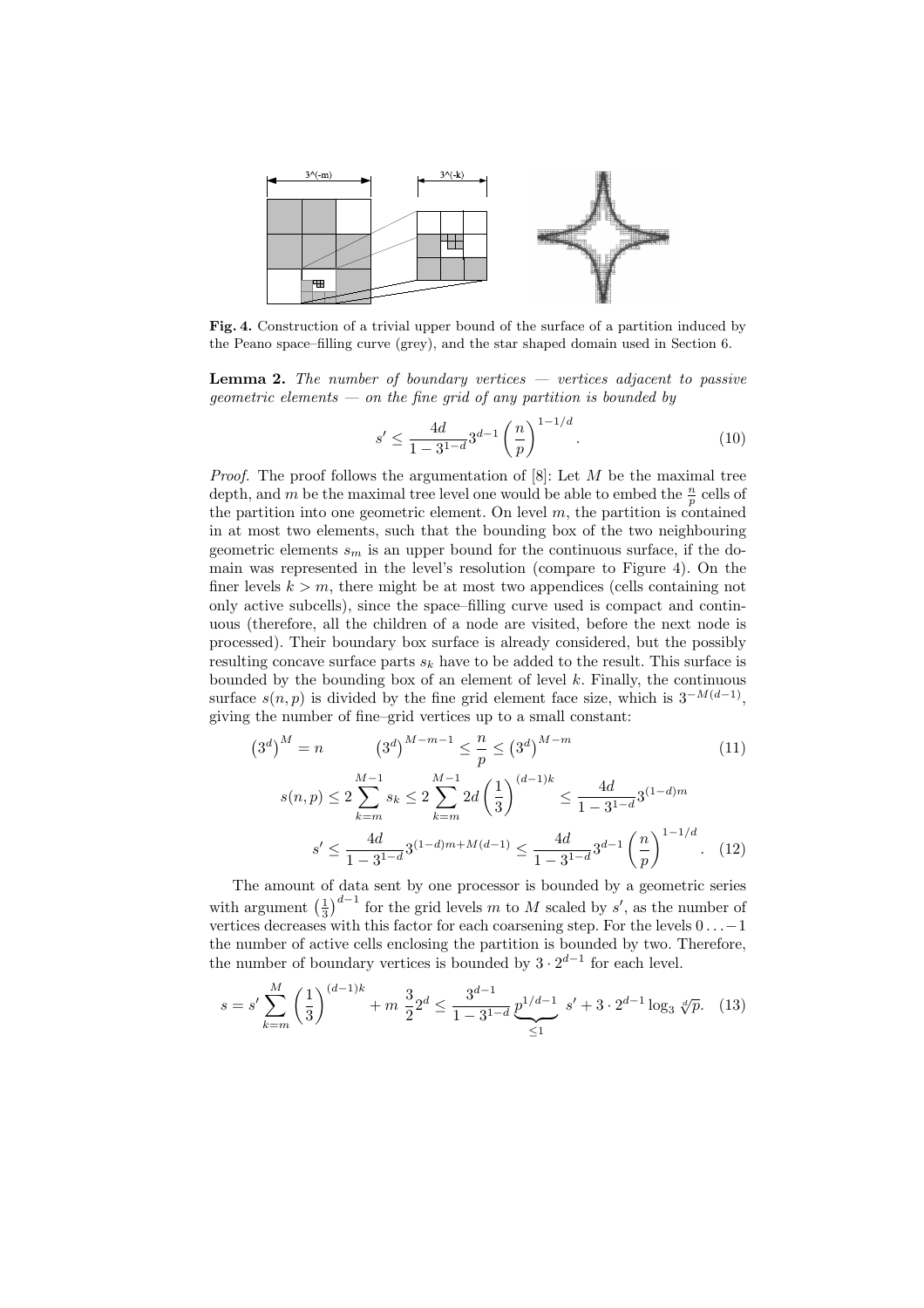## 6 Results

Figure 5 gives the parallel behaviour of the code presented in this paper for three dimensions. This code is not optimised yet, but already shows all the properties stated in this paper for a Dirichlet–Poisson problem on the cube, a sphere, or a star domain (see Figure 4), as well as the excellent cache behaviour (see [6, 7, 9, 10, 12, 13], e.g.). The star domain experiment suffers from the lack of dynamic load balancing not implemented yet: Since the ratio of inner cells to cells outside the domain, where no operator evaluation is necessary, is unfavourable, a simple equidistant curve partitioning fails. The same reasoning holds for the sphere.



Fig. 5. Some parallel performance results for  $d = 3$  on a Myrinet cluster of Dual Pentium III 800 MHz with 2GByte RAM per node  $[12]$ .  $S(p)$  denotes the speedup on p processors, L2 CHR abbreviates level 2 cache–hit rate.

## 7 Concluding Remarks

In this paper, we have presented a parallel multigrid PDE solver based on the Peano spacetree, handling all the vertices solely using stacks. Since this approach has proven to be of value with respect to memory requirements, parallelisation, and cache efficiency, it is our strategy to use this algorithm within a more complex environment. In fact, we have already used exactly the same approach to prototype a Navier–Stokes solver [14]. Furthermore, it has been shown that our algorithmic approach is well–suited for a posteriori refinement [13]. Since we are working on trees, dynamic load balancing can be implemented in a very natural way by forking trees [10]. Right now we are integrating all these aspects into one d–dimensional PDE solver, embedded into a fluid–structure interaction application framework [2].

It is work in progress, how to extend the scheme to higher order stencils and to provide better estimates on the amount of data to be communicated. Furthermore, the behaviour on a massively parallel cluster and different load balancing strategies have to be evaluated.

Special thanks to Markus Pögl and Markus Langlotz, for doing a first implementation of the algorithm presented and solving many implementation issues.